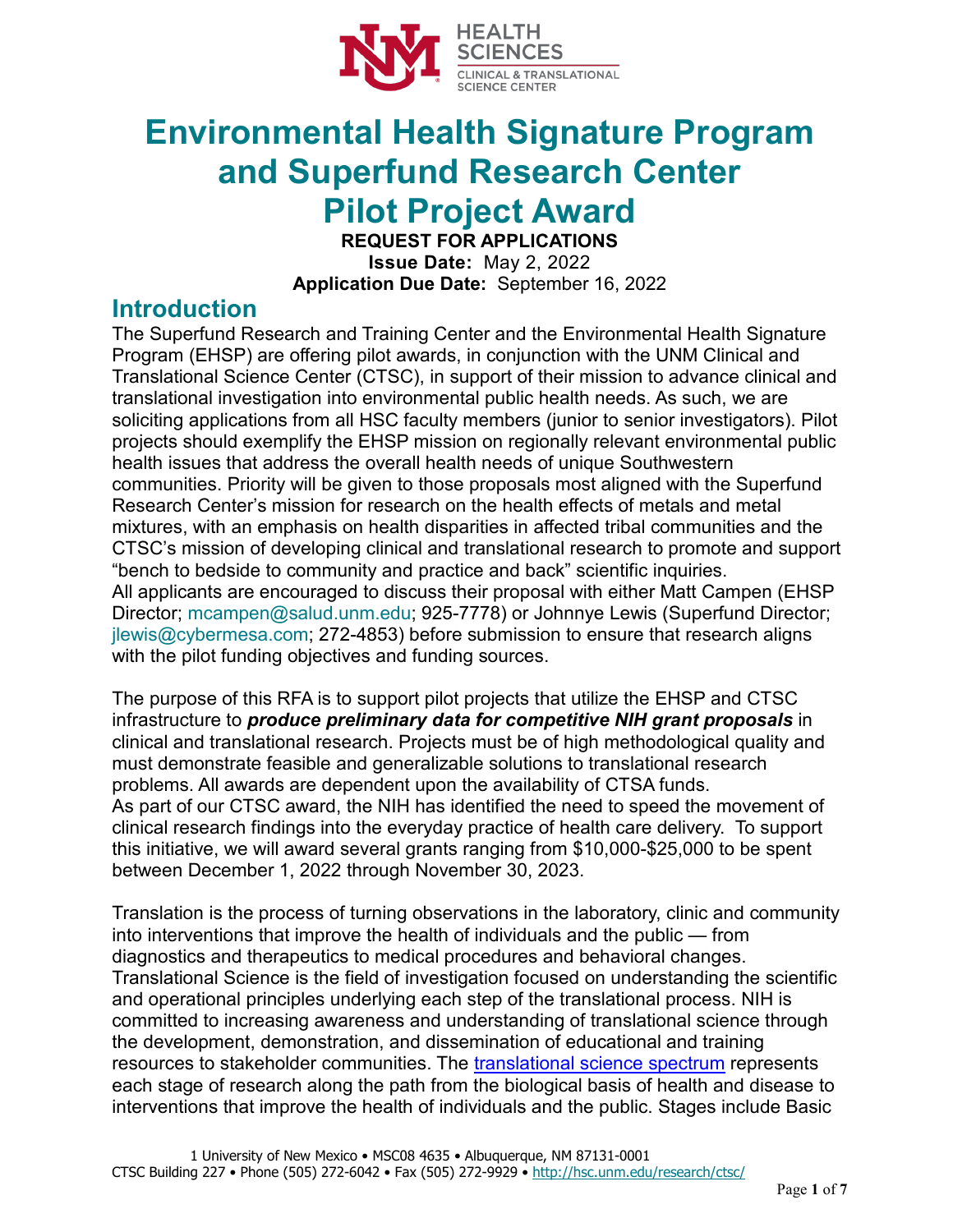

Research, Pre-Clinical Research, Clinical Research, Clinical Implementation and Public Health. The spectrum is not linear or unidirectional; each stage builds upon and informs the others. At all stages of the spectrum, NIH develops new approaches, demonstrates their usefulness and disseminates the findings. Patient involvement is a critical feature of all stages in translation. **Basic research performed on human samples linked to identifiers and/or outcomes counts as translational research. Purely non-human animal research does not qualify for as translational research for funding under this program.**

### **Definitions**

- NIH Definition of [Clinical Research:](https://grants.nih.gov/grants/glossary.htm#C) Research with human subjects that is:
	- 1) Patient-oriented research. Research conducted with human subjects (or on material of human origin such as tissues, specimens, and cognitive phenomena) for which an investigator (or colleague) directly interacts with human subjects. It includes:
		- (a) mechanisms of human disease
		- (b) therapeutic interventions
		- (c) clinical trials
		- (d) development of new technologies

*Excluded from this definition are in vitro studies that utilize human tissues that cannot be linked to a living individual.*

- 2) Epidemiological and behavioral studies
- 3) Outcomes research and health services research
- NIH Definition of [Clinical Trial:](https://grants.nih.gov/policy/clinical-trials/definition.htm) A research study in which one or more human subjects are prospectively assigned to one or more interventions (which may include placebo or other control) to evaluate the effects of those interventions on health-related biomedical or behavioral outcomes.
- NIH Definition of [Human Subjects Research:](https://grants.nih.gov/policy/humansubjects/research.htm) According to 45 CFR 46 Link to Non-U.S. Government Site - Click for Disclaimer, a human subject is "a living individual about whom an investigator (whether professional or student) conducting research:
	- o Obtains information or biospecimens through intervention or interaction with the individual, and uses, studies, or analyzes the information or biospecimens; or
	- o Obtains, uses, studies, analyzes, or generates identifiable private information or identifiable biospecimens.
- NIH Definition of [special populations:](https://grants.nih.gov/grants/guide/notice-files/NOT-OD-20-031.html) Groups who have traditionally been underrepresented in health research or excluded altogether For example, pediatric populations, older adults, people with disabilities and/or rare disorders, underrepresented racial/ethnic and/or sexual and gender minorities, rural populations or populations with low socio-economic status.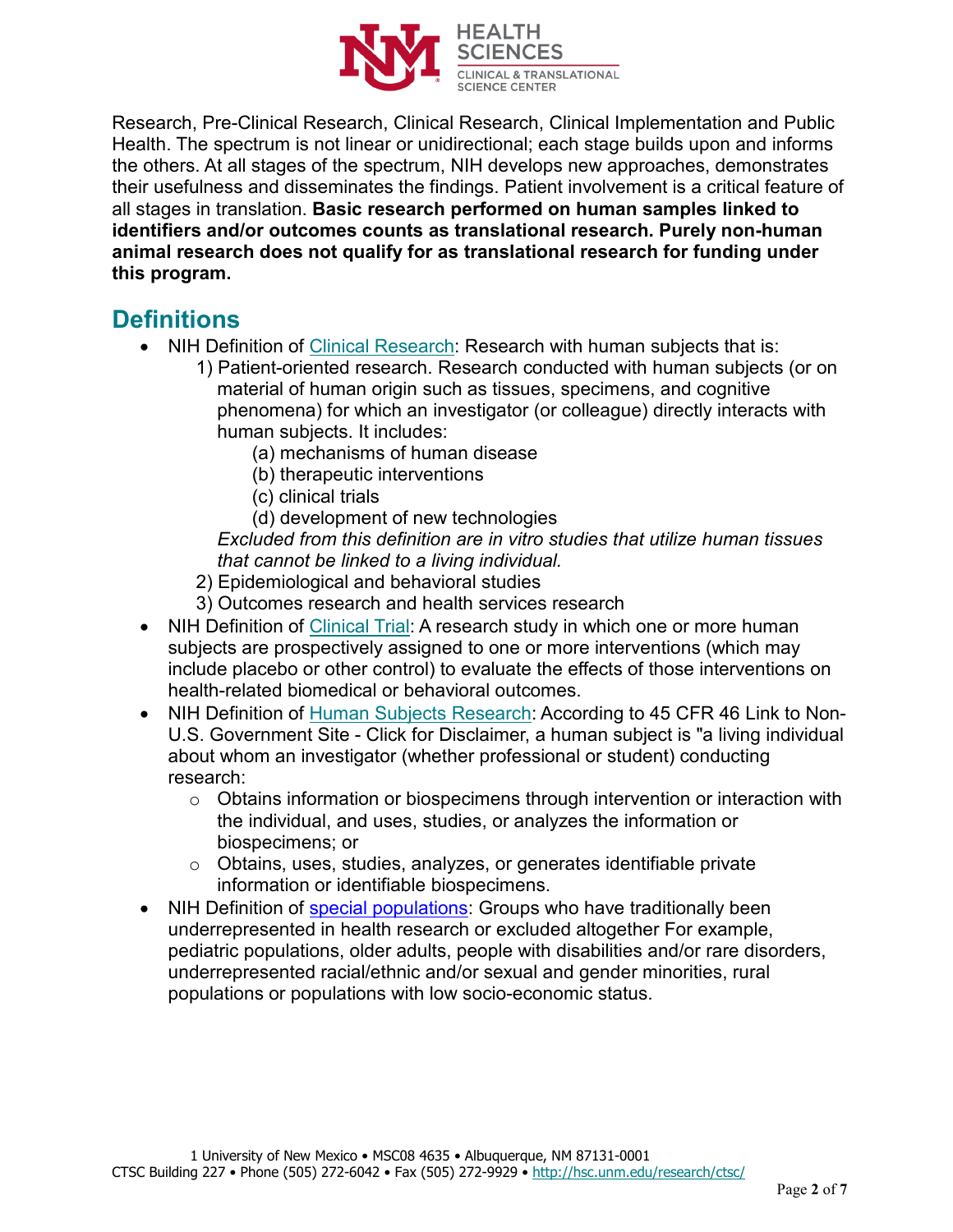

# **Application Deadline, Notice of Awards and Funding Cycle**

**Application Release Date:** May 2, 2022 **IRB Submission Deadline:** July 22, 2022 **Application Deadline:** September 16, 2022 5:00 pm **IRB Approval Deadline for NIH Review:** September 16, 2022 **Notice of Intent to Fund/Decline:** October 10, 2022 **Earliest Notice of Award:** November 11, 2022 **Funding Cycle:** December 1, 2022 through November 30, 2023

# **Eligibility and Project Requirements**

- Principal Investigators for these pilot awards *must* have primary appointment as UNM HSC faculty (junior or senior investigators). Any other investigator who cannot submit the grants emanating from this pilot award through the UNM HSC is not eligible to receive this award.
- All investigators selected to receive funding and their team members are encouraged to complete the CTSC GCP Training Course within 6 months of receiving award.
- All investigators selected to receive funding will be expected to submit progress reports on go/no-go milestones monthly to ensure continued funding.
- All investigators selected to receive funding will be expected to submit a Final Progress Report at the end of the funded project and an additional report one year later, detailing progress to date, expenditures, and all submitted publications and grant applications (pending or funded) relating to the pilot project.
- Should investigators receive NIH funding during the Pilot period of performance, the investigator must ensure there is no budgetary overlap.
- Funds may not be used to provide interim support for active projects or to extend previously conducted work.

**Please note**: *All funds not spent by the end date of the Pilot Project Award* (November 30, 2023) *will be returned to the CTSC and NIH. No extensions will be granted. Applicants are eligible for no more than a total of two CTSC pilot awards, after which they need to demonstrate that they have received a score for an extramural grant submission before they will be considered for another CTSC pilot award.*

#### **Presentations and Publications**

- Awardees are expected to publish their findings in scholarly peer-reviewed journals and present their research at professional meetings.
- All publications, grants, and presentations resulting from research funded by the CTSC or using CTSC resources should cite the CTSC as a contributing source of support and indicate the CTSC's citation as follows: "This project was supported by the National Center for Research Resources and the National Center for Advancing Translational Sciences for the National Institutes of Health through Grant Number UL1TR001449, The University of New Mexico Clinical and Translational Science Center."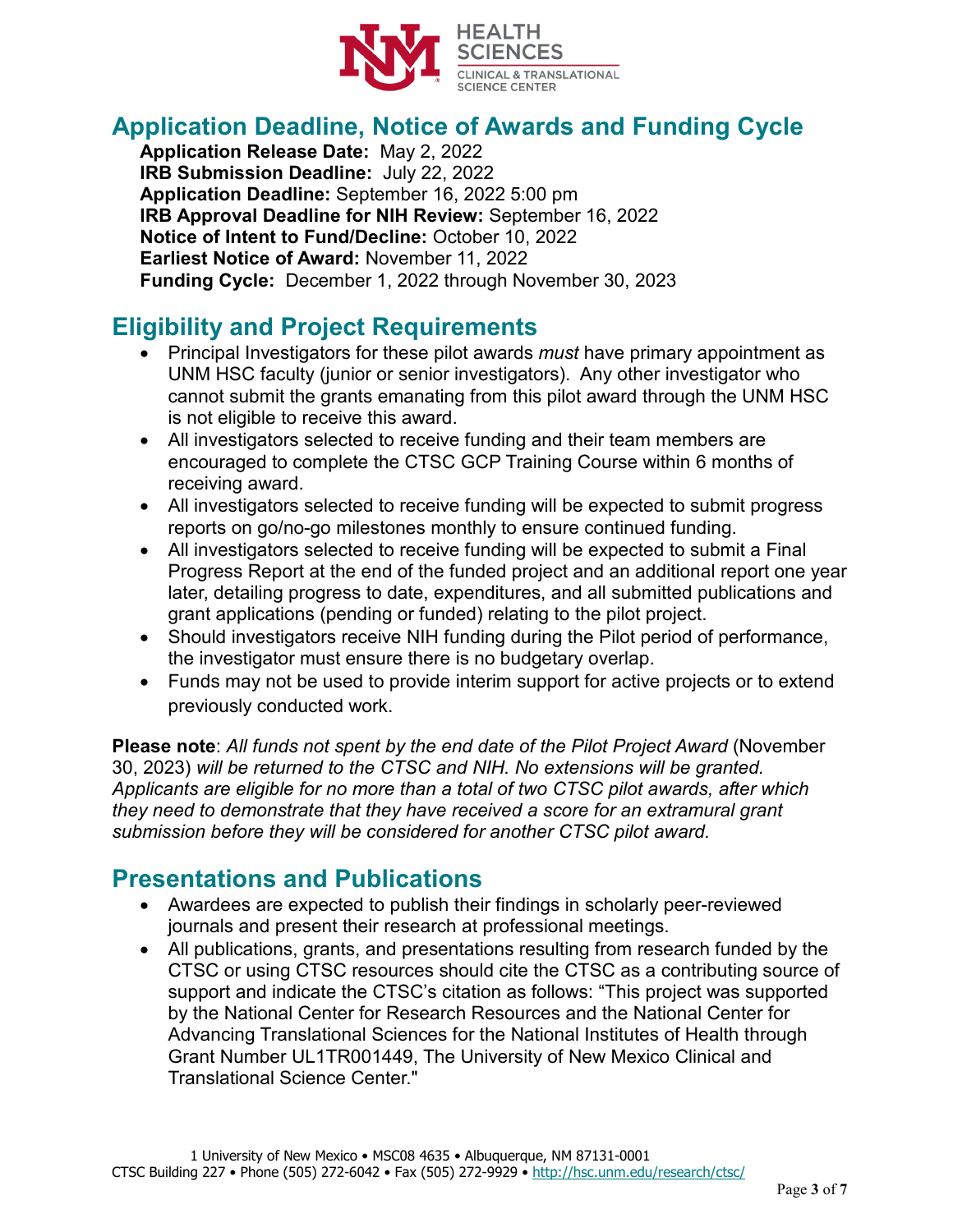

• Investigators are responsible for submitting any peer-reviewed journal articles resulting from research funded by this award to PubMed Central, the NIH digital archive of biomedical and life sciences journal literature. This will generate not only a PubMed number but a PMCID number, as well. See [http://grants.nih.gov/grants/guide/notice-files/NOT-OD-12-160.html.](http://grants.nih.gov/grants/guide/notice-files/NOT-OD-12-160.html)

#### **Evaluation Criteria**

Successful projects will exemplify the CTSC mission of developing clinical and translational research. Applications should be well written, precise, and succinct. Applications will be subject to both scientific and programmatic review and will receive scientific review by the CTSC Review Committee. The following criteria will be used in evaluating these proposals:

- 1. Overall Impact
- 2. Significance
- 3. Innovation
- 4. Approach (*should include evaluation of approaches to articulated research barriers, and demonstration of feasible and generalizable translational research solutions, team science and interdisciplinary collaboration).*
- 5. Investigator (including an evaluation of the status of prior pilot funding awards and the outcomes from those studies)
- 6. Environment
- 7. Probability that this project will lead to extramural funding
- 8. Utilization of CTSC resources

Additional review considerations will include:

- 9. Alignment with CTSC programmatic goals
- 10.Integration of special populations
- 11. "Go/No Go" Milestones (suggested by the investigator and/or established by the review committee)
- 12.Budgetary Considerations
- 13.Regulatory Approvals
- 14.Letters of Support and Commitment

**Scoring:** To emphasize the importance of extramural grant submission and attainment deriving from these pilot awards, each of the first 8 items above will be scored on a 1-9 scale (where 1 is best), and composite scores will then be weighted so that the final overall impact score is determined as follows:

- Innovation: 10%
- Significance: 10%
- Approach, Environment, and Investigator: 30%
- Plan for and probability of extramural funding: 30%
- Utilization of CTSC Resources: 20%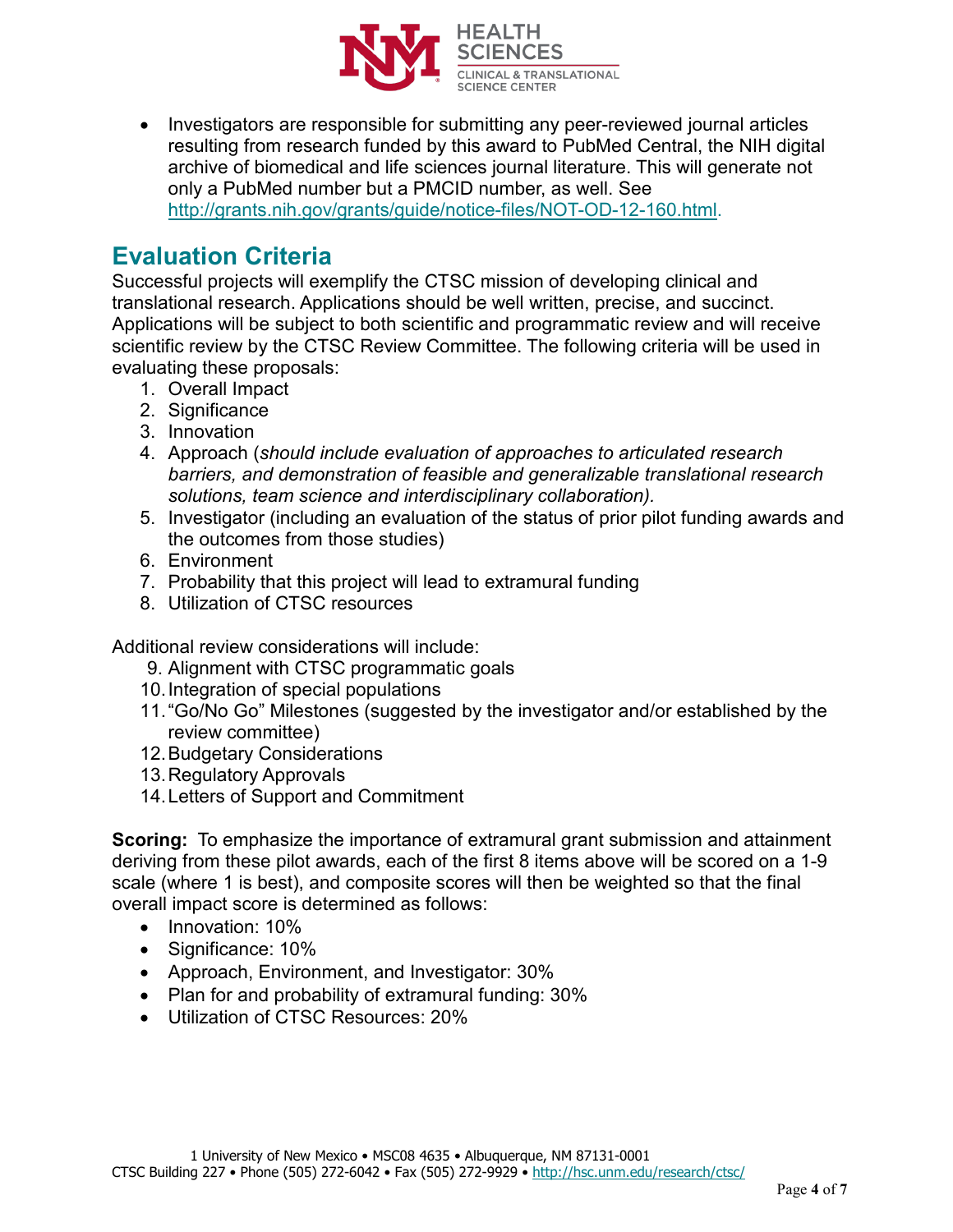

#### **Budget Guidelines**

Utilization of CTSC Core services is strongly encouraged and will be a review consideration. It is important that you schedule a meeting with the CTSC Research Concierge at [HSC-CTSCResearchConcierge@salud.unm.edu.](mailto:HSC-CTSCResearchConcierge@salud.unm.edu) This consultation step is required for planning purposes and to ensure effective use of CTSC Core services utilization for your research proposal.

Responsible budgeting is critical for the 12-month project and it is common to overestimate what you can accomplish in that limited time frame. Your proposed budget will be reviewed and potentially revised based on Peer Review and Core management feedback. If successfully funded, reallocation of the budget is strongly discouraged. However, consideration will be made for reallocation of funds within CTSC Cores if justified. Prior approval is necessary.

CTSC resources included in the budget will be covered using a non-refundable voucher program. These funds may not be reallocated to other expenses after the grant has been awarded. *Rationale for not using CTSC Core services needs to be specifically justified.*

Details of services offered by each Core can be found at each of the following links:

- **[Participant Clinical Interactions \(PCI\):](https://hsc.unm.edu/ctsc/services/participant-clinical-interactions/)** Offers clinical research support staff, recruitment assistance, clinic space, bionutrition, as well as consultation on protocol development and implementation.
- **[Biomedical Informatics:](http://hsc.unm.edu/research/ctsc/informatics/index.html)** Offers clinical data warehouse mining, "honest broker" services for access to data from multiple sources, and web-based electronic data capture and survey tools via REDCap.
- **[Biostatistics](http://hsc.unm.edu/research/ctsc/biostatistics/index.html)**: The CTSC Biostatistics, Epidemiology and Research Design Support (BERD) Core is designed to provide HSC investigators with expert early consultation and service on all aspects of study design, biostatistics, and basic data management for effective clinical and translational studies. The Core provides easily accessible consultation and services, user-friendly courses for researchers at all levels, and novel tools and methods intended to solve problems and address barriers to the conduct of clinical and translational research. Please note that this service does NOT include data collection, data entry, and similar services that are the responsibility of your team.
- **[Community Engagement and Research \(CERC\):](https://hsc.unm.edu/ctsc/services/cerc/)** provides grant application development, community engagement and outreach, study coordination and project implementation, qualitative interviewing and focus group facilitation, data management, and qualitative analysis for investigators
- **[Translational Technologies](http://hsc.unm.edu/research/ctsc/translational-and-clinical-laboratories/index.html)**
	- [Translational Technologies Laboratory:](http://hsc.unm.edu/research/ctsc/translational-and-clinical-laboratories/translational-laboratory/index.html) Offers state-of-the-art equipment, technical assistance, consultation on protocol and assay development for any CTSC partner institution.
	- [Clinical Laboratory:](http://hsc.unm.edu/research/ctsc/translational-and-clinical-laboratories/clinical-laboratory/index.html) Develop and carry out research related sample analysis for bulk standard immunodiagnostic and chemical assays, as well as sample processing for any CTSC partner institution.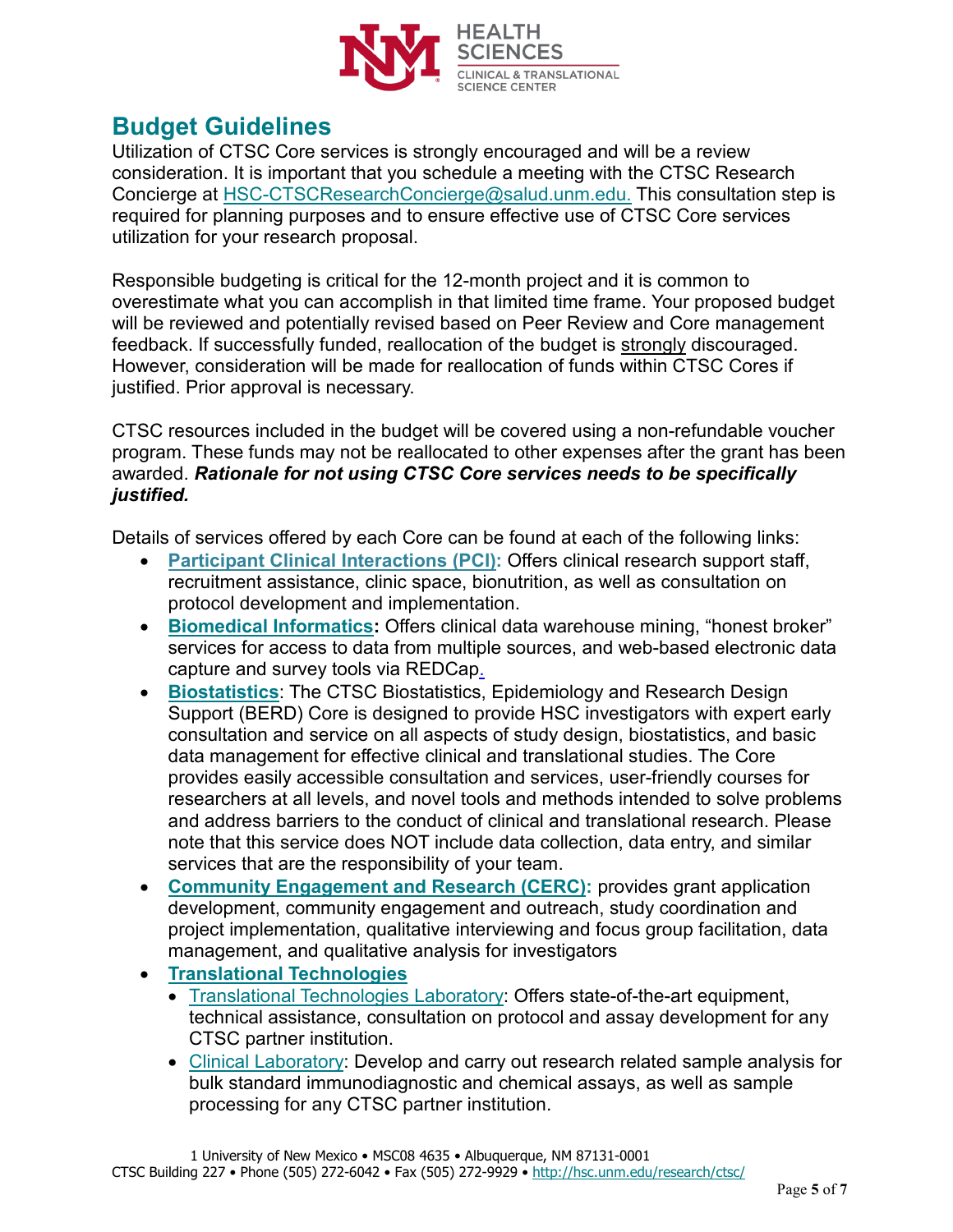

- [Center for Molecular Discovery:](http://nmmlsc.health.unm.edu/) Expertise with multiplexed, high throughput flow cytometry for drug discovery.
- [Human Imaging \(Mind](https://www.mrn.org/collaborate/imaging-services-and-capabilities) Research Network): Focus on human imaging providing MRI, MEG, and EEG services.
- [UNM Human Imaging Core:](https://hsc.unm.edu/research/hirc/index.html) Focus on human imaging and providing MRI services.
- [Preclinical Imaging Core \(Brain and Behavioral Health Institute\):](https://hsc.unm.edu/research/centers-programs/bbhi/bbhi-research-programs/bbhi-preclinical-core.html) The Preclinical Imaging Core at Domenici Hall houses a 7T MRI scanner (Bruker BioSpec 70/30USR) and a PET insert for preclinical and molecular in vivo and ex vivo imaging. The scanner is equipped with state-of-the-art multi-channel RF coils, allowing high-resolution in vivo or ex vivo imaging for application in life science, biomedical and preclinical research.
- [KUSAIR \(Keck-UNM Small Animal Imaging Facility\):](http://kusair.unm.edu/) Provides high quality and customer specific functional imaging services on small animal research.

Costs *not* covered under these awards:

- faculty salaries
- postdoctoral salaries
- non-HSC staff salaries
- graduate student support (stipends, tuition, etc.)
- administrative or office supply costs (office supplies, paper, ink, telephone, etc.)
- meals or hospitality (i.e., no food, beverages, or alcohol)
- travel (per diem, hotel, rental car, mileage, flights, etc.)
- equipment >\$5,000 (items <\$5,000 are at the discretion of the committee and can be removed from the budget)
- computers, laptops, tablets
- monetary incentives to clinics or providers (e.g. recruitment bonus)
- other items typically supported by indirect costs (publication costs, printing/duplication costs)

#### **IRB Guidelines**

CTSA is required to obtain prior approval of all pilot projects from NIH prior to funding. Because of this, all pilot submissions will be required to submit one of the below IRB letters with their submission. Applications without IRB submission prior to July 22, 2022 will be administratively disqualified. This provides HRPO with efficient time to review all submissions prior to the application deadline. Projects that do not have IRB determination by September 16, 2022 will not be considered for funding.

- IRB Letter with Determination of Non-Human Subjects Research
- IRB Letter with Approval of Exemption #1-9 Human Subjects Research
- IRB Letter with Approval of No More Than Minimal Risk Human Subjects Research
- IRB Letter with Approval of Greater than Minimal Risk Human Subjects Research